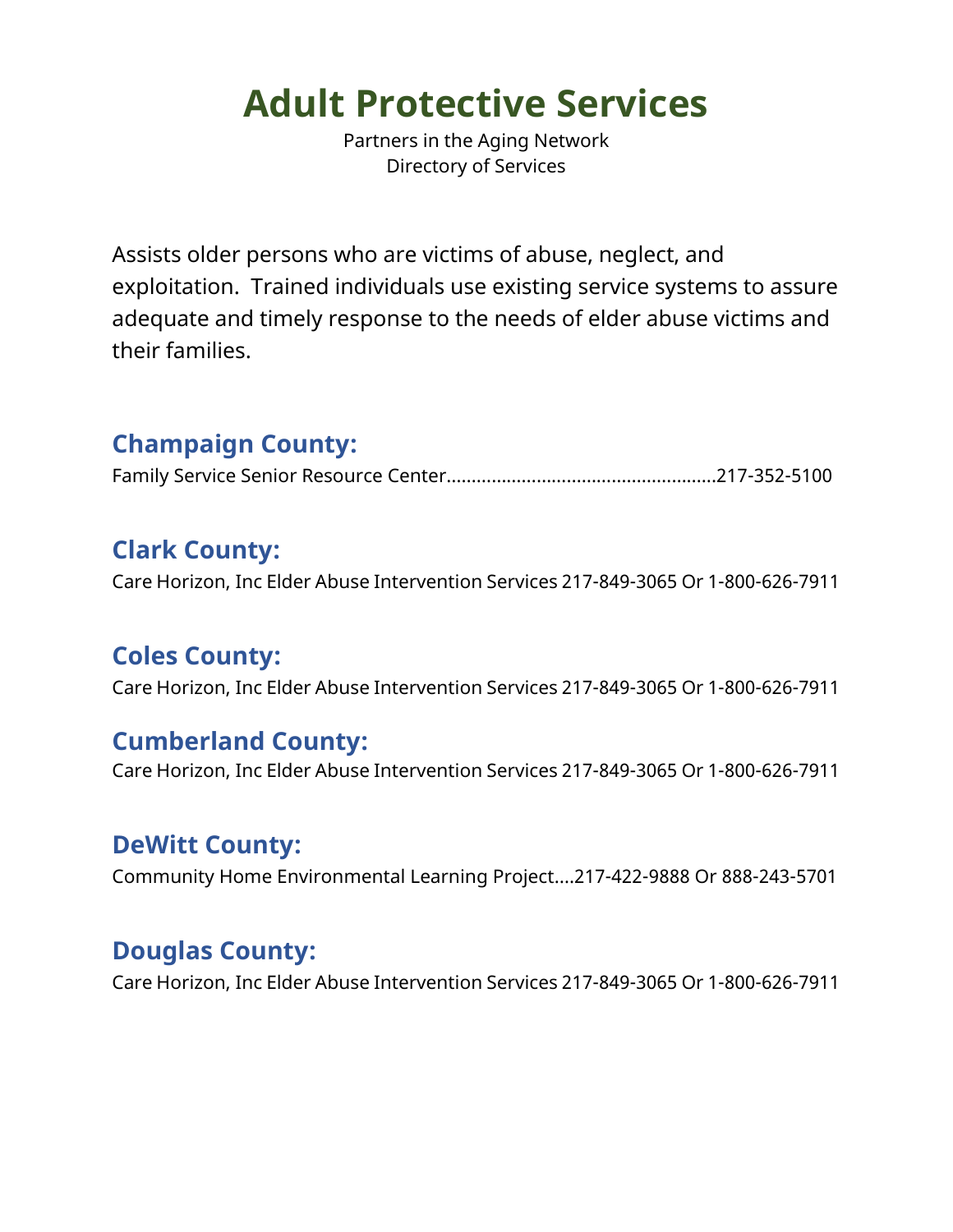# **Adult Protective Services**

Partners in the Aging Network Directory of Services

## **Edgar County:**

Care Horizon, Inc Elder Abuse Intervention Services 217-849-3065 Or 1-800-626-7911

## **Ford County:**

Ford County Public Health Department……………………………………………. 217-379-9281

#### **Iroquois County:**

Ford County Public Health Department………………………….……………….…217-379-9281

#### **Livingston County:**

Community Home Environmental Learning Project….217-422-9888 Or 888-243-5701

## **Macon County:**

Community Home Environmental Learning Project….217-422-9888 Or 888-243-5701

#### **McLean County:**

Community Home Environmental Learning Project….217-422-9888 Or 888-243-5701

#### **Moultrie County:**

Care Horizon, Inc Elder Abuse Intervention Services 217-849-3065 Or 1-800-626-7911

## **Piatt County:**

Family Service Senior Resource Center……………………………………………...217-352-5100

## **Shelby County:**

Care Horizon, Inc Elder Abuse Intervention Services 217-849-3065 Or 1-800-626-7911